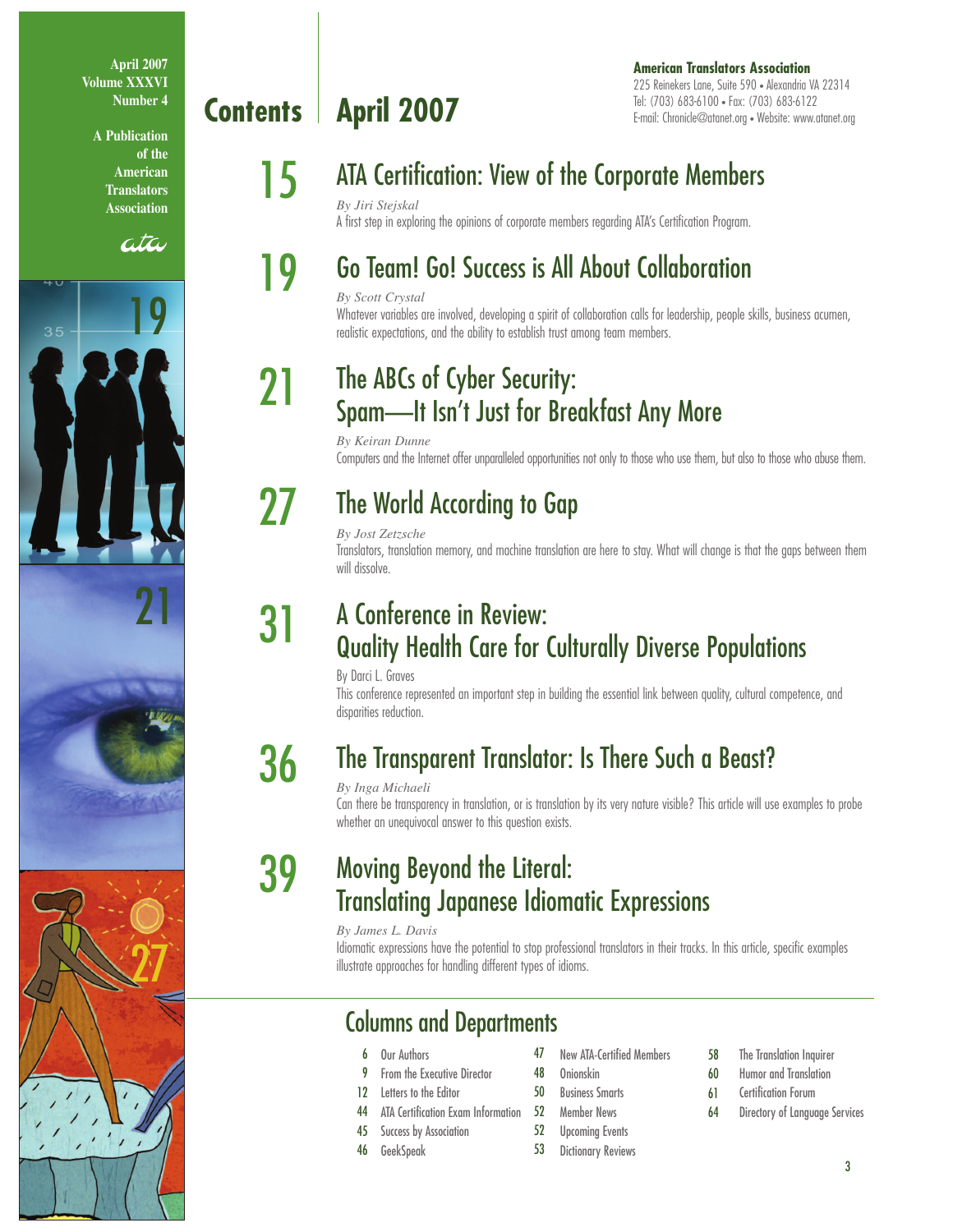## **Our Authors | April 2007**

**Scott Crystal** is the senior project manager and the vice-president of American Translation Partners, Inc. He has worked with the company for over 10 years. Contact: scott@americantranslationpartners.com.

**James L. Davis** is a professor and the director of the Technical Japanese Program in the Department of Engineering Professional Development at the University of Wisconsin-Madison, where he has been teaching technical Japanese since 1990. A licensed professional engineer, he has worked as a chemical engineer in industry. He also conducted research as a Fulbright Graduate Fellow in Japan. He served as administrator of ATA's Japanese Language Division from 1993-1995. He is an ATA-certified Japanese→English translator. Contact: jdavis@engr.wisc.edu.

**Keiran Dunne**, Ph.D., is an associate professor of French at Kent State University, where he teaches graduate courses in localization and language project management. He has extensive experience as an English→French localization subcontractor for Fortune 500 companies and other corporate clients, and draws upon this experience in his courses at Kent State. He is the editor of the recently published *Perspectives in Localization*, Volume XIII of the ATA Scholarly Monograph Series. His current projects include an edited volume on project management in the language industry and a textbook on translation of digital content. Contact: kdunne@kent.edu.

**Darci Graves** is the cultural competence training manager at NetworkOmni Multilingual Communications, and serves as an expert advisor on topics related to cultural competence. She has nearly 10 years of professional and academic experience in the fields of cultural competence and medical education. She is currently a doctoral student in public policy, completing her dissertation on cultural competence legislation. Contact: dgraves@networkomni.com.

**Inga Michaeli** is the deputy chair of the Israel Translators Association and serves as co-editor of the association's e-journal, Targima. She blends three of her (many) passions in her work—books, cinema, and travel. For the past 10 years she has been translating mainly literature, travel

books, television shows, and movies. She has translated almost 60 books, including *Skinny by Ibi Kaslik* (Yanshuf, 2006), *The Historian* by Elizabeth Kostova (Modan, 2006), *The World is Flat* by Thomas Friedman (Arie Nir, 2005), and *The Known World* by Edward P. Jones (in print). Contact: m\_inga@017.net.il.



**Jiri Stejskal** is currently serving as ATA president-elect and conference organizer. He is also the treasurer of the American Foundation for Translation and Interpretation and chairs the International Federation of Translators Status Committee. He has a Ph.D. in Slavic languages and literatures and an executive MBA in general business. An active

translator, he joined ATA in 1991 and founded a translation company, CETRA, Inc. (formerly Central European Translations, Inc.) in 1997. In addition to his duties as a translator, company owner, and volunteer for translator and interpreter organizations, he teaches graduate language courses at the University of Pennsylvania. Contact: jiri@cetra.com.



**Jost Zetzsche** is an ATA-certified English→German translator and a localization and translation consultant. A native of Hamburg, Germany, he earned a Ph.D. in the field of Chinese translation history and linguistics, and began working in localization and technical translation in 1997. In 1999, he co-founded International Writers' Group and, in 2005,

TM Marketplace. He currently sends out a free biweekly technical newsletter for translators (see www.internationalwriters.com/toolkit). Contact: jzetzsche@internationalwriters.com.

### New England Translators Association 11<sup>th</sup> Annual Conference

May 5, 2007 Best Western Royal Plaza Hotel Marlborough, Massachusetts

- **Translation Theory**
- Patent Translation
- Business Basics for Freelancers
- Subtitling and Script Writing
- Introductory to Localization
- Getting Started as a Professional Translator
- Medical Interpreter Panel Discussion

For a complete listing of presenters, exhibitors, and registration: www.netaweb.org.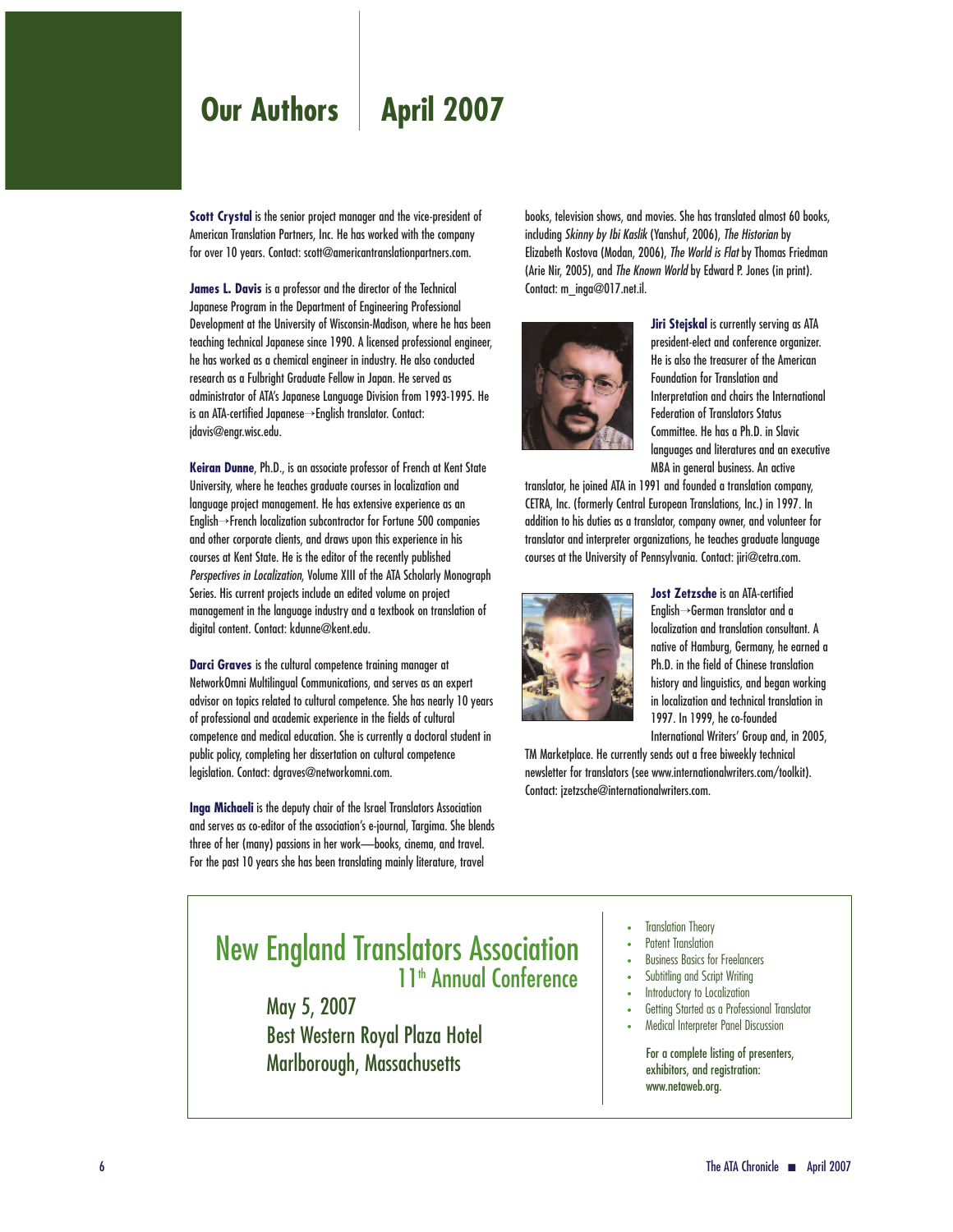## **Go Team! Go! Success is All About Collaboration** *By Scott Crystal*

 $40 -$ 



### Team collaboration is

important for the success of all translation and interpretation projects. Despite this fact, there are many linguists out there who do not understand what it

**Own Your Work:** Each linguist needs to realize that the quality of their work not only affects how people regard them as professionals, but also has the potential to help or hinder the reputation of the entire group. Thus, it is

## Putting together a group of team players can be tough.

means to work as part of a collaborative effort, and, as a result, risk jeopardizing the hard work of everyone involved in the production flow. This is why it is imperative for project managers to make sure that all linguists they assign to a project team have the skills and the personality necessary to work together to achieve optimal results.

Here are a few key principles of team collaboration to keep in mind:

**Define Responsibilities:** Your team needs to know what role each person is responsible for handling.

important for everyone to take responsibility for the success of a project.

**Communicate:** Being responsive and communicating in a clear manner gives your teammates an informative advantage.

**Give (and Take) Constructive Criticism:** Some people can dish it out, but cannot handle it when others challenge their expertise. This can be dangerous when a teammate is unwilling to budge and accept what others have to offer. Therefore, using constructive criticism rather than emotionally charged discourse helps to maintain a positive atmosphere among team members.

**Plan Ahead:** Devising a schedule requires the team to be responsive in order to meet the deadline. It also will not hurt to have a contingency plan to prepare for the unknown.

#### **Assembling Your Team**

Putting together a group of team players can be tough. The most difficult aspect of team collaboration is getting everyone on the same page. In many instances, the project manager is selecting team members from a pool of freelance linguists who have never worked together before. Thus, each team member has a different approach to their work and brings to the table various levels of experience. Some receive professional training at frequent intervals, while others have minimal training, but possess many years of onthe-job experience. The project manager must work with these diversified individuals to ensure that they understand the parameters of the project and that there is consensus regarding the

➡